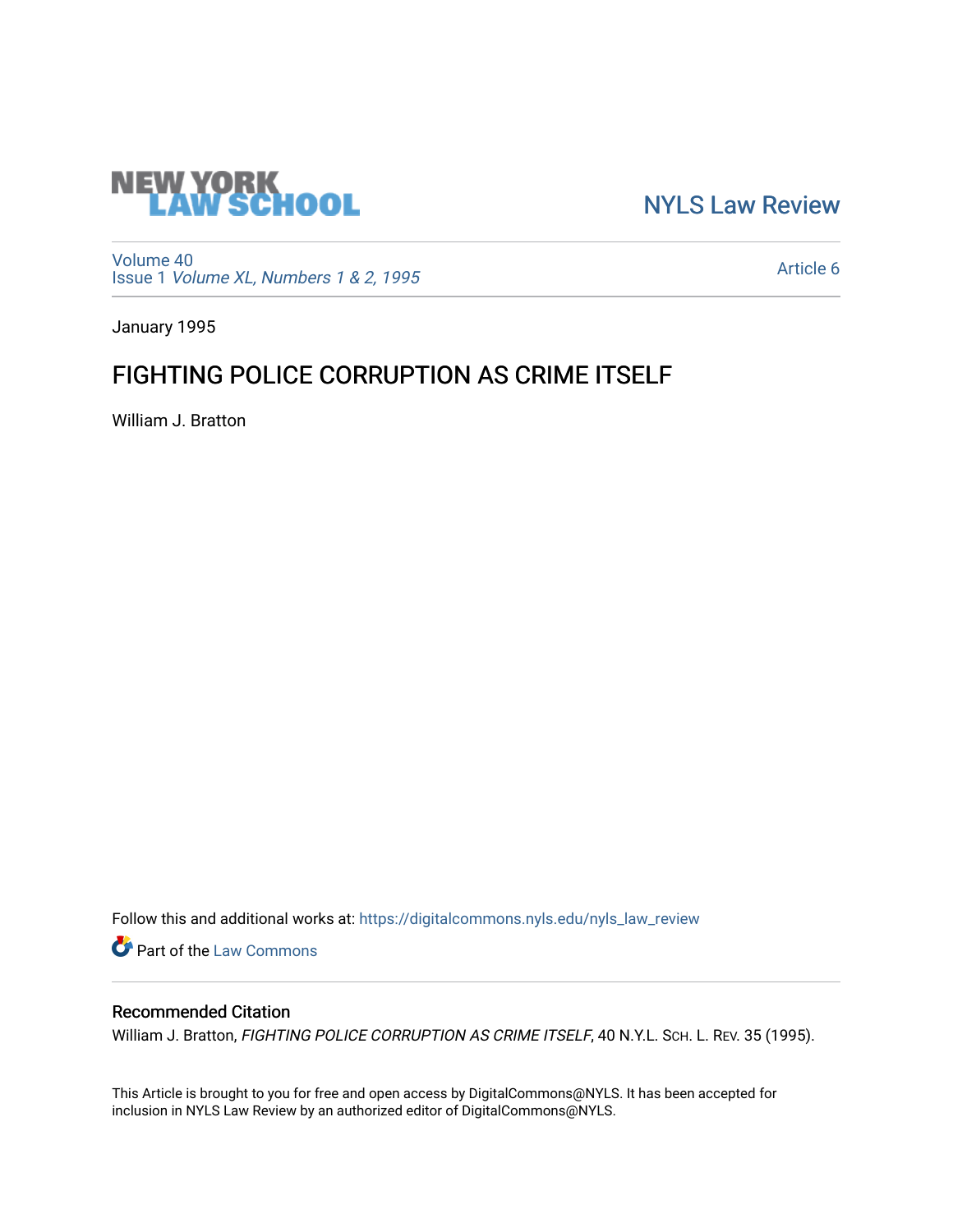#### **SPEECH**

## FIGHTING **POLICE** CORRUPTION AS CRIME ITSELF\*

#### WILLIAM **J.** BRATTON\*\*

## I. INTRODUCTION

It is a privilege to be the Police Commissioner of New York City. Because I am the sitting Police Commissioner, I am responsible for dealing with the Mollen Commission's report,' and the issues of the day. So, I would like to give you a preview of what you can expect as it relates to this issue.

To understand where Mayor Giuliani<sup>2</sup> and I are going to go, I need only point to what we have been doing with the issue of crime in New York City in the last fifteen months. It has been referenced that the crime situation in the City is getting remarkably better,<sup>3</sup> and that's good news. We are into our fifth year of crime decline.<sup>4</sup> We are into our second year

\*\* William Bratton was appointed New York City Police Commissioner in 1994.

1. The Mollen Commission's report cites many instances of police officers tampering with evidence to justify arrests, falsifying reports and lying under oath. N.Y. CITY **COMM111'N** TO INVESTIGATE ALLEGATIONS OF POLICE CORRUPTION AND THE ANTI-CORRUPTION PROC. OF THE POLICE DEP'T, COMM'N REP. (July 7, 1994) (Milton Mollen, Chair) [hereinafter MOLLEN COMM'N REP.].

2. Rudolph W. Giuliani, Mayor of the City of New York, 1994 to present.

*3. See, e.g.,* Clifford Krauss, *Crime Lab; Mystery of New York, the Suddenly Safer City*, N.Y. TIMES, July 23, 1995, § 4, at 1 (stating that during the first half of 1995, compared with the first half of 1994, New York City's murder rate dropped 31%, robbery almost 22%, burglary 18%, auto theft 25%, and assault 6%).

*4. See, e.g.,* NEv YORK CITY POLICE DEP'T, OFF. OF MGmT. ANALYSIS AND PLANNING, STAT. REP.: COMPLAINTS AND ARRESTS [hereinafter COMPLAINTS AND ARRESTs] 1989, at 6 (1990) (depicting an 8% drop in the crime index); COMPLAINTS AND ARRESTS 1990, at 6 (1991) (3% drop in the crime index); COMPLAINTS AND ARRESTS 1991, at 6 (1992) (4.4% drop in the crime index); COMPLAINTS AND ARRESTS 1992, at 6 (1993) (7.8% drop in the crime index); COMPLAINTS AND ARRESTS 1993, at 6 (1994) (4.1% drop in the crime index); COMPLAINTS AND ARRESTS 1994, at 7 (1995) (11.7% drop in the crime index).

35

<sup>\*</sup> Commissioner Bratton delivered these remarks at a symposium sponsored by the New York Law School Law Review and the New York Law School Center for New York City Law entitled *Police Corruption, Municipal Corruption: Cures at What Cost?* on March 30, 1995.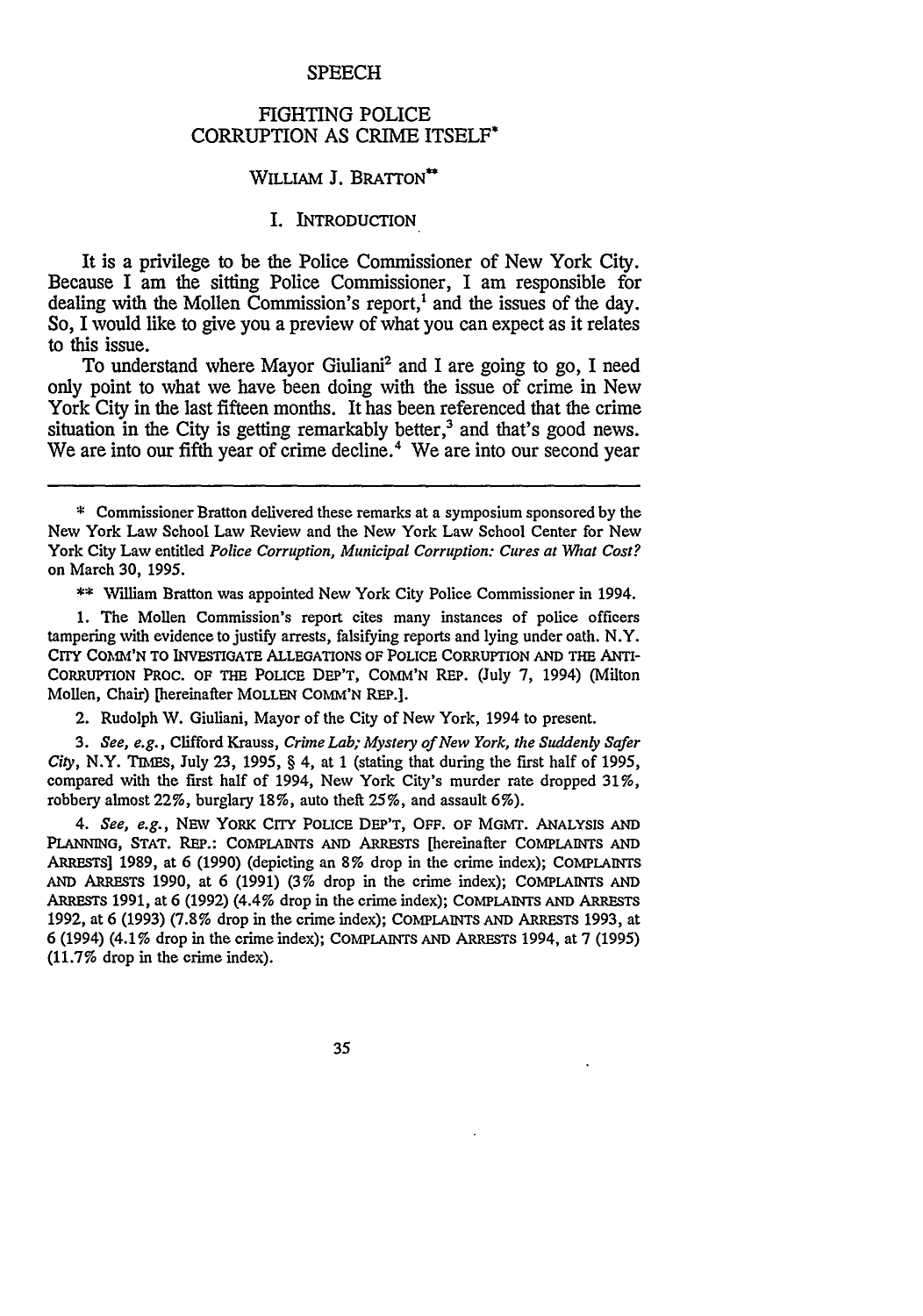of double digit decline<sup>5</sup> and the process is accelerating.<sup>6</sup> I am going to apply the same tenets that were used to bring about that very dramatic acceleration in the decline of crime over the last fifteen months to the issue of corruption.

There are four elements that we used in dealing with the issue of crime in the city. The same elements will be used and articulated in the upcoming integrity strategy<sup>7</sup> that we will be issuing. The four elements are decentralization, empowerment, inclusion and performance evaluation.

#### **II. DECENTRALIZATION**

Let me talk about decentralization. We are the New York City Police Department (NYPD), a very hierarchical organization. Police commissioners are very powerful people and, among police chiefs in America, the New York City police commissioner is probably the most powerful.<sup>8</sup> Ben Ward,<sup>9</sup> who spoke here earlier, mentioned the executive staff, 150 people above the rank of captain, who serve entirely at the discretion of the police commissioner.<sup>10</sup> Pat Murphy,<sup>11</sup> who also spoke earlier, referenced that in his first year he replaced ninety percent of those appointed positions.<sup>12</sup> In my first fifteen months, I am not sure that it has been ninety percent, but pretty close to it. At the precinct level,

**5.** On average, in 1994, New York City experienced a 12% decline in major felonies. *See* **COMYLAINTS AND** ARRESTS 1994, *supra* note 4; *see also* Krauss, *supra* note **3.**

7. *See* George James, *New York Calls for Precincts to Control Police Monitoring,* N.Y. TIMEs, June *15, 1995,* at **Al** (stating that the integrity strategy presented on June 14, 1995 requires the Internal Affairs Bureau to inform precinct and unit commanders about patterns of corruption and brutality that exist in the precincts, and that the integrity strategy includes several measures to improve training and recruiting of officers).

*8. See, e.g.,* George Kelling, *Thin Blue Line Needs Widening,* N.Y. NEWSDAY, Dec. 13, 1989, at **56** (stating that only the head of Scotland Yard has as much power as the New York City police commissioner to shape police thinking); *see generally* BuREAu OF **JUST. STAT.,** SOURCEBOOK **OF** CRIM. **JUST. STAT.** 1993, 51 tbl. 1.34 (Kathleen Maguire & *Ann* L. Pastore, eds., 1994) (showing that New York City, with 31,236 police officers, has the largest police force in the United States).

9. Benjamin Ward was the New York City Police Commissioner from 1984 to 1989.

10. Benjamin Ward, Speech: *A Former Commissioner's View on Investigating Corruption,* 40 N.Y.L. SCH. L. REV. 45 (1995).

11. Patrick V. Murphy was the New York City Police Commissioner from 1970 to 1973.

12. Patrick V. Murphy, Speech: *Police Corruption and the Needfor Leadership,* 40 N.Y.L. ScH. L. REv. 65 **(1995).**

*<sup>6.</sup> See* COMPLAINTS **AND** ARRESTS 1989 **-** 1994, *supra* note 4.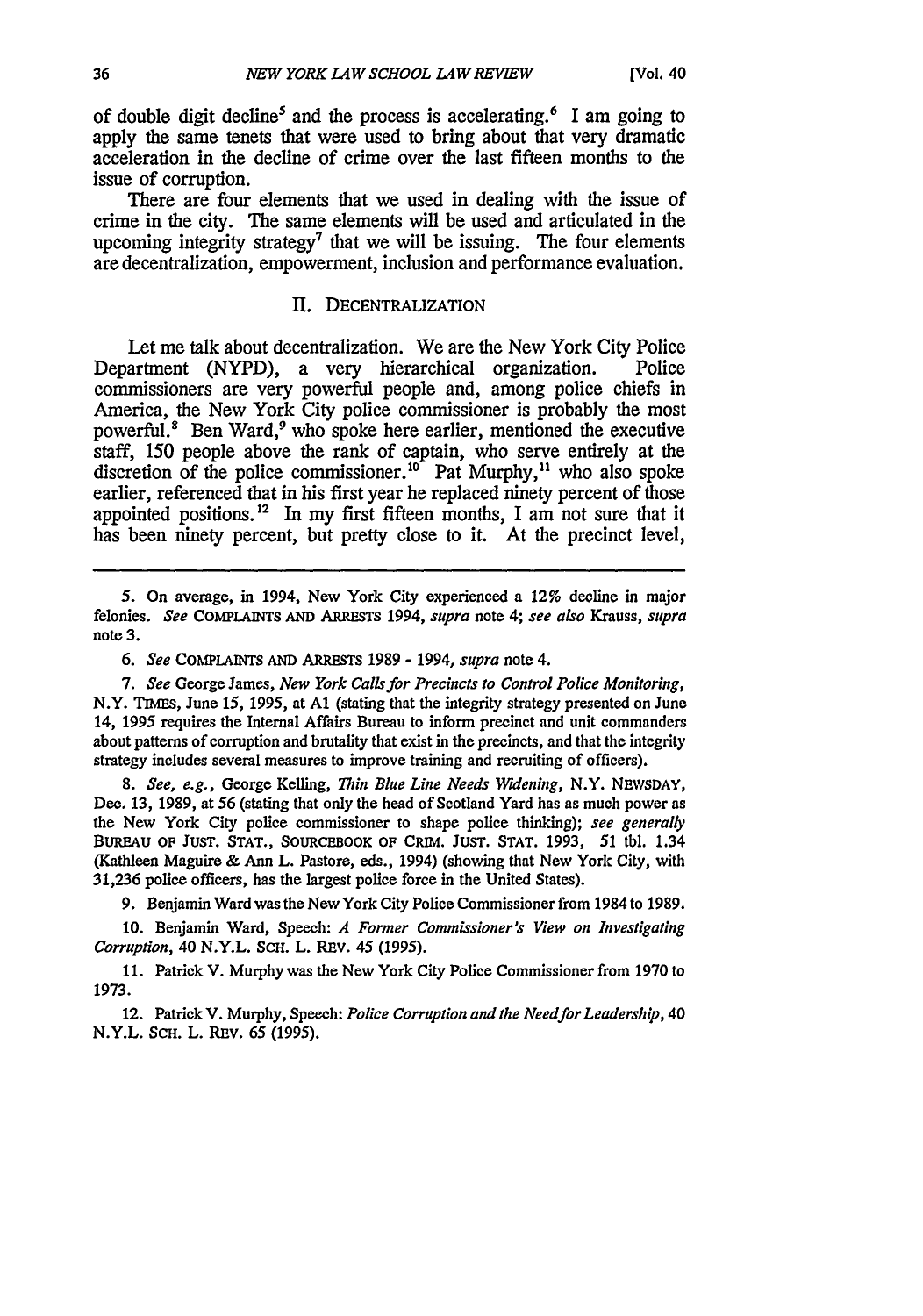**1995]**

where the rubber meets the road, we have replaced over fifty of the seventy-six precinct commanders in the last fifteen months. Some of the commanders moved up, but in any event, that is a significant change in the organization.

A police commissioner has the ability to move the department-to move the players that move the department. The central focus of all that we have been doing over the last fifteen months is decentralization.

#### m. **EMPOWERMENT**

No matter how good I am as police commissioner, no matter how good Pat Kelleher will be as head of the Internal Affairs Bureau and no matter how good all of those people at the senior level of the organization are, this City is just too damn big to think that we can be all-knowing, allpowerful or all-intuitive. Although I am blessed with having some of the best people, to effectively deal with crime, you need to empower much farther down in the organization. I think we have conclusively shown this over the last fifteen months. The results we have to date,<sup>13</sup> and the results that we will have for the rest of the year, bear this out.

In dealing with crime, decentralization is intended to empower the police precinct commanders to have not only the responsibility and accountability for what goes on in their precincts, but also the authority to make the changes necessary to deal with what are very different little miniature cities within the confines of the city of New York.

No two precincts in this city are exactly alike and no two precincts that have similar neighborhoods are exactly alike. In addition, New York City's demographics change rapidly<sup>14</sup> and its geography changes rapidly.15 I, as Police Commissioner, and the superstars I have around me, cannot be intimate with all of that and stay abreast of a very complex

*15. See, e.g.,* Bruce Weber, *A Curve of Binding Energy,* N.Y. **TIMES,** Sept. 17, **1995,** § **13,** at **I** (describing how New York City changes from hour to hour); Sarah Jay, *New Yorkers & Co.; Of Industrial Things Past,* N.Y. TIMEs, Sept. **3,** 1995, § 13, at 4 (describing how New York City's landscape changes dramatically each day).

<sup>13.</sup> *See supra* notes 3-6 and accompanying text.

<sup>14.</sup> *See, e.g.,* **U.S.** BUREAU **OF THE CENSUS, CURRENT** POPULATION REPS., **GEOGRAPHICAL** MOBILITY: MAR. **1992** TO MAR. **1993,** at tbl. 42 (1994) (depicting that the New York metropolitan area is second only to Los Angeles in net migration); M.P. Queen, *Immigrants Flooding Into U.S. Have Helped Transform Queens into a Brave New World, N.Y. NEWSDAY, Aug. 1, 1993, at 1 (stating that the borough of Queens has some* of the most diverse immigrant neighborhoods in New York City and the world by race, ethnicity and nationality).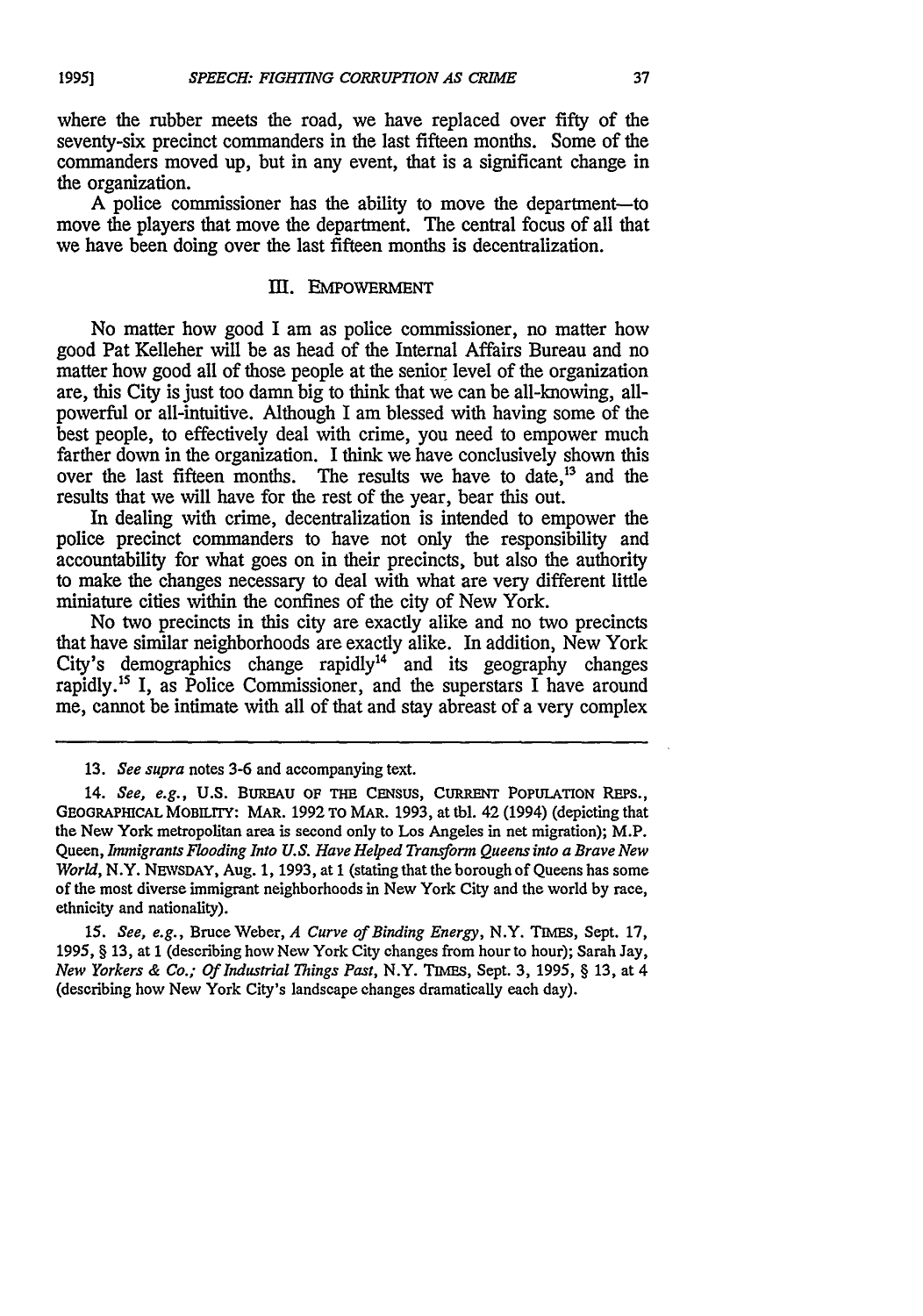and frequently changing environment;<sup>16</sup> it just cannot be done at the upper levels. It must be done by empowering those precinct It must be done by empowering those precinct commanders-giving them the power to make changes; giving them the authority to put people in plainclothes; letting them put out an extra car or to move their personnel around without having to go to the police commissioner.

The organization has become very specialized over the last twenty to thirty years, ironically out of concern for the corruption back in the 1970s.<sup>17</sup> The responsibility for narcotics enforcement in the city of New York rests, as it has for most of the last twenty years, almost entirely on 1500 closely supervised detectives.<sup>18</sup>

I think that one of the reasons we have not had narcotics scandals within the narcotics bureau<sup>19</sup> is the fact that there is close supervision and close monitoring of the detectives. At the same time, however, close monitoring of the detectives. specialization reduced our ability to respond in a timely fashion to the dramatically changing conditions in the City. Through decentralization, we are pushing power down; empowering police precinct commanders who are then empowering the people that work with them.

**16.** *See supra* notes 14-15. New York City is not only the largest city in the United States, but is one of only four cities with over one million in population where the main city is growing at a greater rate than the surrounding metropolitan area. U.S. BUREAU OF THE CENSUS, 1990 CENSUS PROFILE, METROPOLITAN AREAS **AND CrrIES** 4 (1991).

17. In the early 1970s, the Knapp Commission exposed far-reaching corruption in the narcotics section of the New York City Police Department. REP. OF THE *COM,'IN* TO INvESTIGATE ALLEGATIONS OF POLICE CORRUPTION **AND THE** CITY'S ANTI-CORRUPTION PRoc. (Dec. 26, 1972) (Whitman Knapp, Chair) [hereinafter KNAPP **CoMM'N** REP.].

**18.** See generally Michael **Z.** Letwin, *A Symposium* on Drug Decriminalization: *Report From* the Front Line: The Bennett Plan, Street-Level Drug Enforcement in New York City *and the* Legalization Debate, **18** HOFSTRA L. REV. 795 (1990) (stating that New York City, with about 2000 officers, has the largest narcotics program in the country).

19. *See, e.g.,* Mitch Gelman, *He Deploys Cops* Against the Dealers, N.Y. NEWSDAY, Dec. 12, 1988, at 49 (quoting Francis C. Hall, then-chief of the narcotics division, as stating that there has not been a major scandal in the narcotics division since the scandal investigated by the Knapp Commission in 1972); *see also* George James, Allegations of Corruption Against Police Rise Twenty-Eight Percent, N.Y. TIMES, June *16,* 1995, at B3 (noting that the three most recent scandals plaguing the New York City Police Department have involved precincts or departments other than the narcotics department).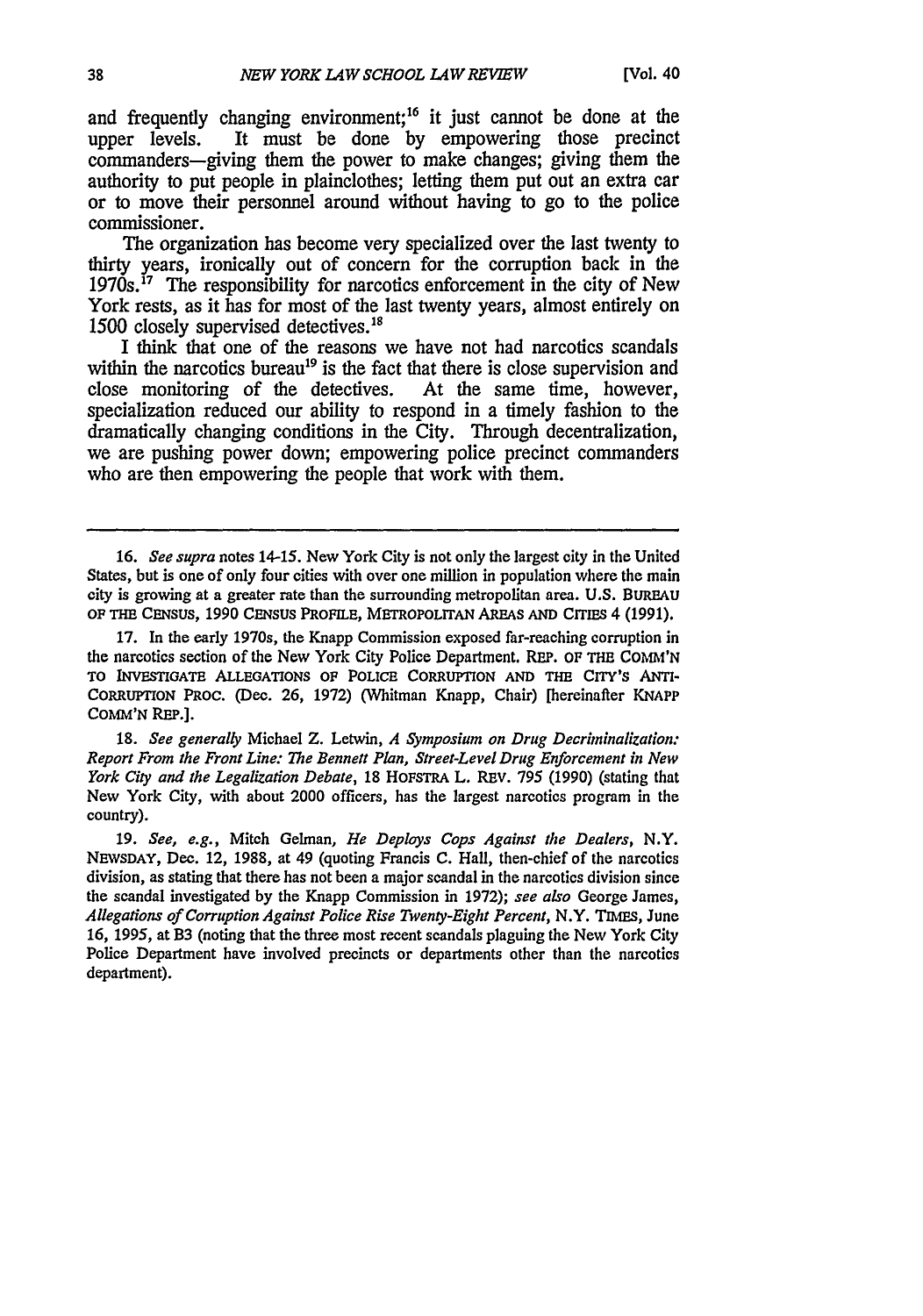#### IV. **INCLUSION**

The whole process is also one of inclusion. I do not believe that you can effectively deal with crime, disorder and, ultimately, fear in this City unless you include, rather than exclude, the principal players. The way we were looking at crime, not only in this city but in many other cities around the country, was to control from the top-not to give power, responsibility and, particularly, authority lower down in the organization. The process we are engaged in, therefore, is also one of inclusion.

Historically, the issue of corruption and the responsibility for combatting it has rested largely with the police commissioner and the head of the Internal Affairs Division, now the Internal Affairs Bureau.<sup>20</sup> In talking with my esteemed predecessors, they, by and large, interacted with that one person. With the type of corruption we are facing today-the insidiousness and brutality of it, the issues of perjury and narcotics, and the fact that we have criminals in blue uniforms who are more vicious than some of the criminals that they are out there supposedly policing-I do not believe that you can deal with that corruption just with the police commissioner talking with the head of the Internal Affairs Bureau. We need to empower much farther down into the organization than we have ever done before in this agency-down to the precinct captain's level.

What do I mean by inclusion as it relates to corruption? We now hold meetings with the Internal Affairs Bureau every week in my office during which the first deputy commissioner, several of my deputy commissioners, all of my supervisor chiefs, and starting this week my borough commanders, and I all intend to discuss all cases that are under way in the boroughs. Inclusion by sharing information farther down in the agency at the captain level, the appropriate precinct level, and soon with the precinct commanders gets them into the game; includes them and empowers them to get into the game.

This is being done at great risk, because the traditional wisdom relating to internal corruption issues is that it is better to have fewer

<sup>20.</sup> Under pressure to respond to a series of precinct scandals, former Police Commissioner Raymond W. Kelly pledged a complete overhaul of the Internal Affairs Division in **1993,** upgrading it to a full-fledged bureau and tripling the number of its investigators from **150** to 450. *See* Clifford Krauss, *Inquiry on Washington Spree is Seen as Test of Police Resolve,* N.Y. **TIMES,** May 24, **1995,** at **B1.**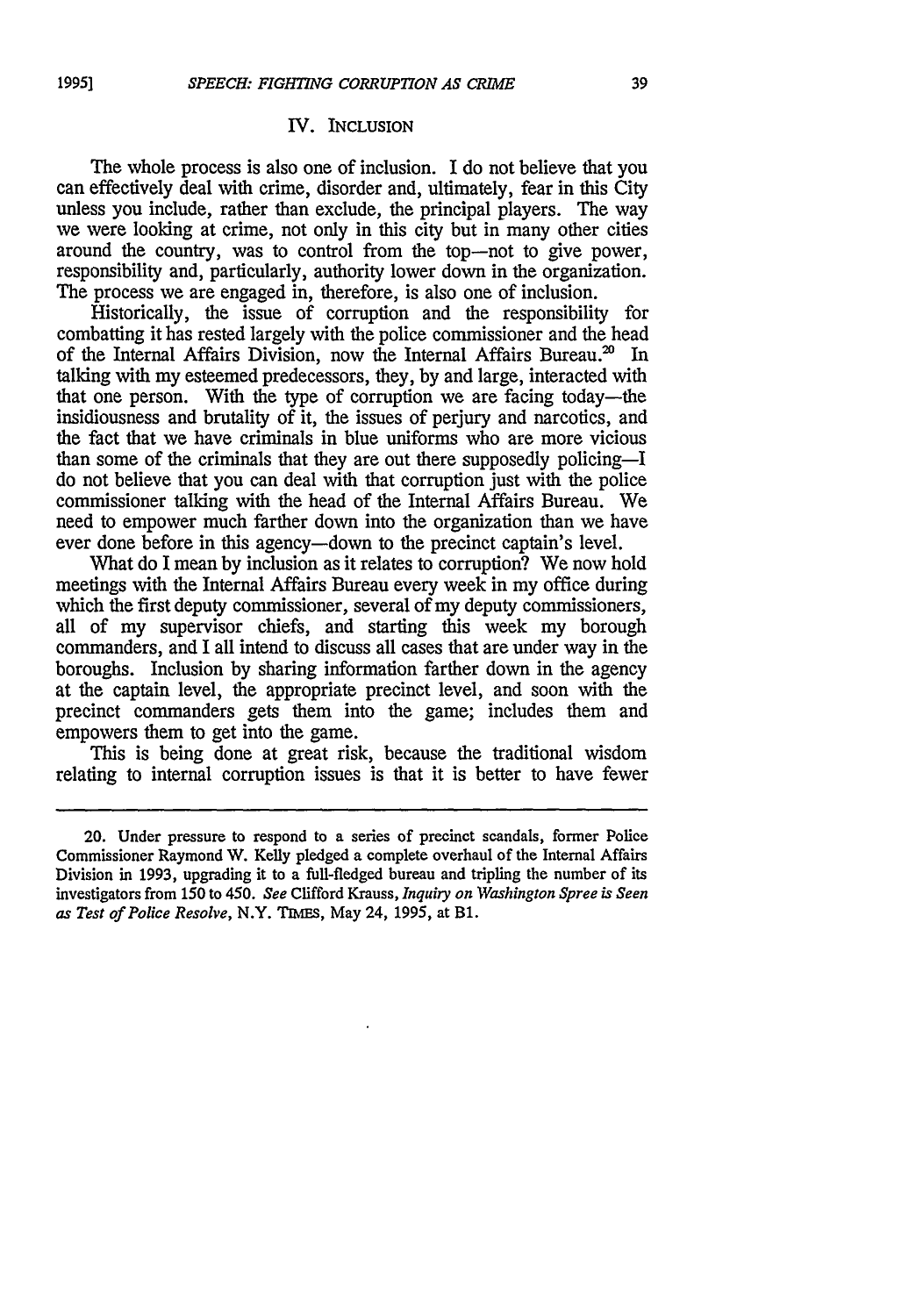people in the know, otherwise you might lose a case.<sup>21</sup> Well, that exclusionary activity certainly doesn't seem to have worked in the sense that we have had these twenty-year cycles of corruption<sup>22</sup> or that we have had a Thirtieth Precinct type of situation.<sup>23</sup> I think the time has come to try something different, something dramatically different and risky. I believe it has worked in dealing with crime and I believe it will work in dealing with the issue of corruption. Time will tell. Will I lose a few cases because somebody has a loose lip? Possibly. But will I win a lot more? Will you as citizens of New York win a lot more? I think so.

What will you win? By having these precinct commanders coming into the game, by giving them authority to deal with this issue, we can begin to deal with the new insidious type of corruption that Dick Condon talked about earlier.<sup>24</sup> Pat Murphy's<sup>25</sup> great legacy, which continued through all the commissioners since him, was that the systematic corruption of 1970 was halted,<sup>26</sup> and we have not seen it move beyond the patrol officer rank or the sergeant rank for the last twenty years.<sup>27</sup> We have not had captains, deputy inspectors or chiefs accused of being,

22. *See* Michael Armstrong, *Police Corruption:An Historical Overview,* 40 N.Y.L. SCH. L. REV. *59,* **60,** *n.5* **(1995)** (briefly tracing the twenty-year cycles of corruption in New York City).

**23.** *See* Doug Bandow, *Commentary Drug Prohibition: Destroying America to Save It,* **27** CONN. L. REv. **613, 621 (1995)** (describing how New York City's **30th** Precinct has suffered severe embarrassment over drug-related corruption); Clifford Krauss, *11 More Officers Taken Off Duties in 30th Precinct,* N.Y. TIMES, May *5,* 1995, at **Al.**

24. *See* Richard Condon, Speech: *Police Corruption and the Needfor Oversight,* 40 N.Y.L. SCH. L. REv. *55 (1995).*

*25. See supra* notes 11 **&** 12.

26. *See* Todd S. Purdum, *Drugs Seen as an Increasing Threat to Police Integrity,* N.Y. TIMES, Nov. 12, 1988, § 1, at 29 ("Criminologists generally agree that sweeping policy changes since 1972 have done much to control, or even eradicate, some kinds of corruption, like systematic payoffs from gambling operators, a practice that the Knapp investigation found was common and was tolerated."). *See also* Murphy, *supra* note 12.

**27.** *See* MOLLEN COMM'N REP., *supra* note 1, at 15 ("Unlike twenty years ago, today's corruption does not reach high into the chain of command.").

<sup>21.</sup> *See* Clifford Krauss, *More Officers Caught in Stings, Police Say,* N.Y. TIMEs, July 6 1994, at B2; *see generally* Andrew M. Herzig, *To Serve and Yet to be Protected: The Unconstitutional Use of Coerced Statements in Subsequent Criminal Proceedings Against Law Enforcement Officers, 35 WM. & MARY L. REV. 401, 443 (1993)* ("Officers, for reasons of safety and mutual reliance, tend to want to protect one another, making the job of investigating wrongdoing much harder.").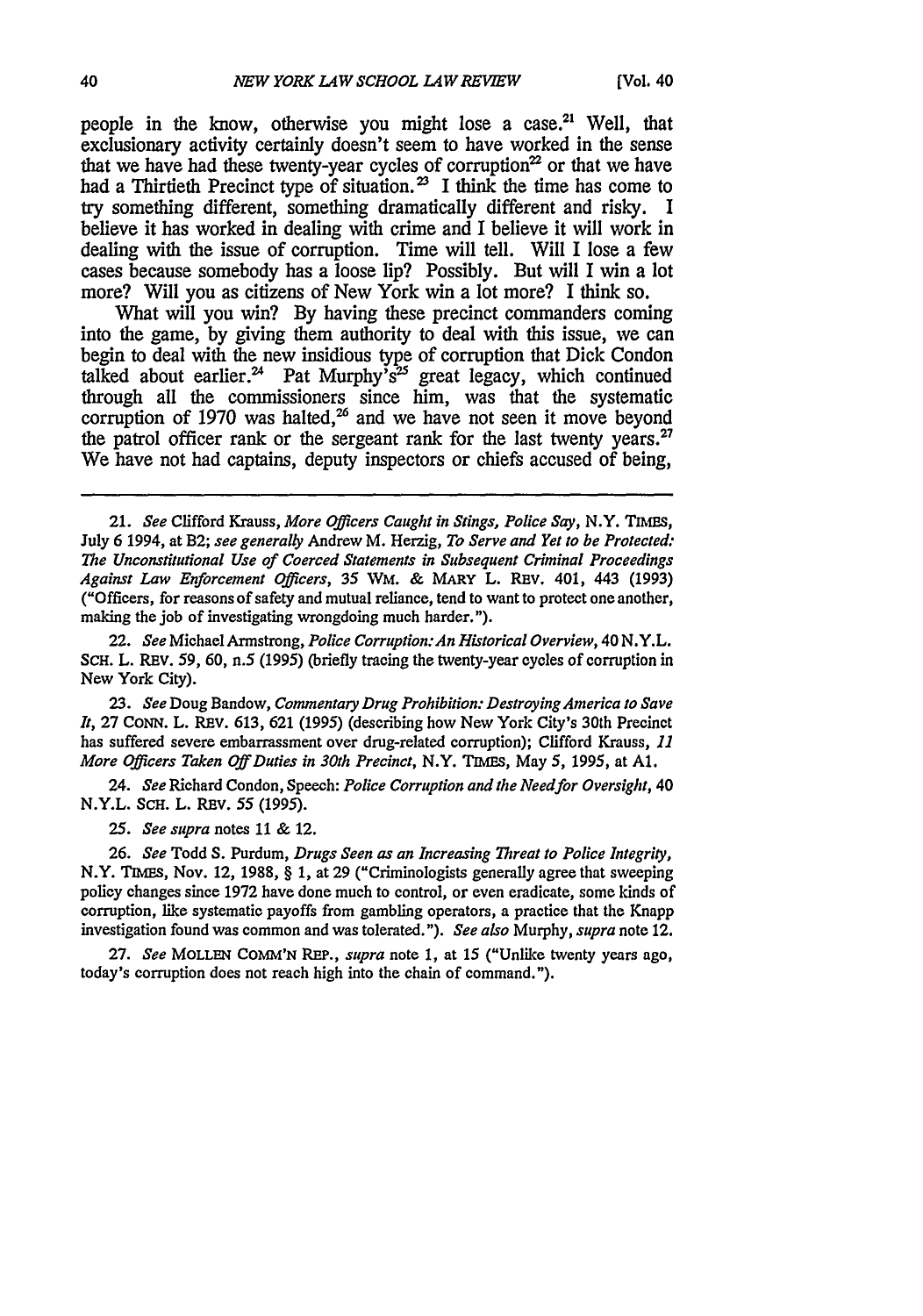or proven to be, corrupt in many years.<sup>28</sup> That dramatic organizational change is the legacy of the Knapp Commission and Pat Murphy.29 We have literally kept corruption stifled, if you will, at the lower levels of organization.

Dick Condon's salient point, however, is that those patrol officers who are corrupt become sergeants, then become lieutenants and then become captains, so it's only a matter of time until a few of them do slip into the command ranks of the NYPD.<sup>30</sup> My task, like the task of Pat Murphy, is to attack the type of corruption we are now seeing. And we have begun to see corruption move from the patrol officer to the sergeant  $level.<sup>3</sup>$ 

In the weeks and months ahead, what you are unfortunately going to see—and you will have to expect to see it in this City—is a lot of corruption, because we are very aggressive in dealing with it. But what is going to be different about it? What you are going to see will mainly be exposed by the Department rather than by a Mollen Commission or the United States Attorney's office or the District Attorney's office. The exposure of police corruption will be initiated, investigated and coordinated with the appropriate prosecution agency, but by and large, what you will see from here on out will be exposed by the Police Department, not by another agency.

# V. PERFORMANCE EVALUATION

Ultimately, we have performance evaluation-because you will be gone if you are not delivering in reducing crime and disorder in this city as a precinct commander. Over the last fifteen months, we have clearly shown that if you do not have what it takes to reduce crime and disorder in a timely fashion, to be responsive to the neighborhoods for which you are accountable, to inspire your officers to be creative and to engage in

*<sup>28.</sup> See id.* at **16** ("While certain supervisors engaged in corruption most corruption was carried out by uniformed patrol officers who are surrounded daily by drug traffickers operating in the streets, apartments and storefronts of their precincts.").

**<sup>29.</sup>** *See id.* at 17 (noting that it is partially true that "organized corruption" has vanished since the days of the Knapp Commission, and that the most common form of narcotics corruption today involves lone officers stealing drugs and money from dealers).

**<sup>30.</sup>** Condon, *supra* note 24, at 57.

**<sup>31.</sup>** *See generally* **MOLLEN** COMM'N REP., *supra* note **1.**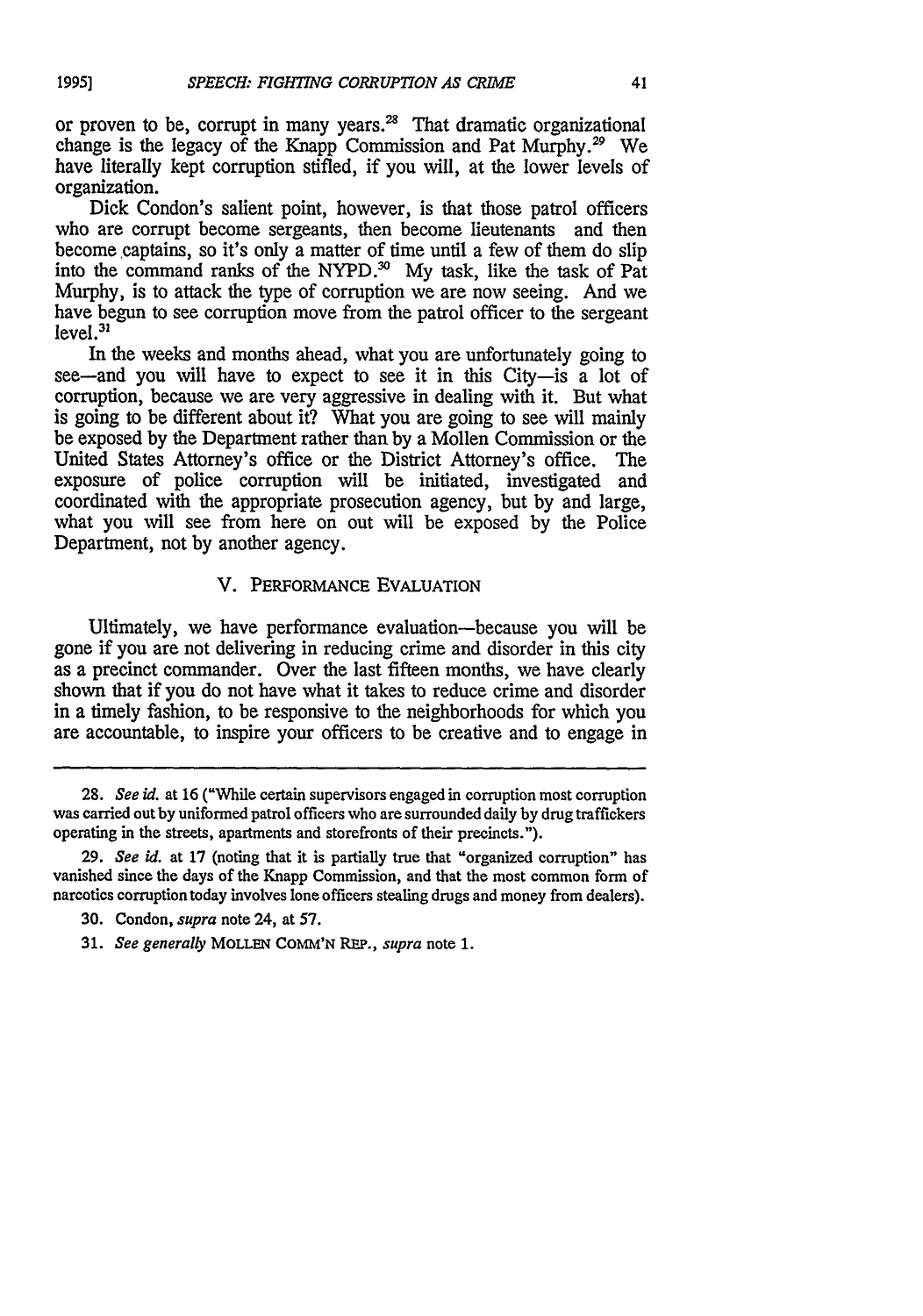creative initiatives, we are going to take you out of that position.<sup>32</sup> The ability to act in a timely fashion is the great power of the Police Commissioner of the City of New York. As Commissioner, I fully intend to use that same power and technique to deal with the issue of corruption<br>in this city. We will be very effective at stopping the growth of We will be very effective at stopping the growth of corruption, nipping it in the bud, if you will, at the patrol officer level. Five to ten years down the line, those sergeants whom we are now starting to run across are going to be higher up in the organization-so expect to hear a lot about corruption cases because we have a lot of them under way. I have 580 people assigned to the Internal Affairs Bureau, and the reason we have that many is because we have enough work for all of them.

The good news is, however, that the good work of the Mollen Commission has kept our feet to the fire. We are much better now at pattern identification, use of computerization, and working with the Civilian Complaint Review Board (CCRB)<sup>33</sup> because the corruption we are finding today is perjury, brutality, and is drug-related.<sup>34</sup> With the CCRB's records, as well as a myriad of other indicators, with our computerization skills, our investigative skills and our patent identification, we can spot corruption a lot faster before it, in fact, becomes a problem.

33. N.Y. Crry CHARTFR ch. 18-A, § 440, (1986 **&** Supp. 1992); *see also 1* THE CrvirAN **CoMPLANr** REv. BOARD OF **THE** CriY **OF** N.Y. 4 (July - Dec. 1993) ("The Civilian Complaint Review Board now stands as New York City's first all civilian complaint agency that is independent of the Police Department, and the membership and staff of which are comprised entirely of private citizens.").

34. MOLLEN **COMM'N** *REP.,* supra note **1,** at 16 ("Most serious police corruption today arises from the drug trade. And, not surprisingly, it is most prevalent in druginfested precincts where opportunities for corruption most abound-and the probabilities of detection have been slim.").

**<sup>32.</sup>** *See* Clifford Krauss, *Top Police Commanders Brace for Major Shake-up,* N.Y. TIMES, Sept. 21, 1994, at B6 (stating that Police Commissioner Bratton held a meeting with New York City police commanders to announce the "most sweeping management shake-up in a generation to weed out ineffective supervisors and assign the most aggressive commanders to crime-ridden precincts. **.** ."). *See generally* Clifford Krauss, *Police Report Recommends More* Training and *Oversight,* N.Y. **TIMES,** Oct. 18, 1994, at A5 ("A task force has recommended a sweeping reorganization of the New York City police force that would raise standards for recruitment and require monthly performance evaluations of officers.").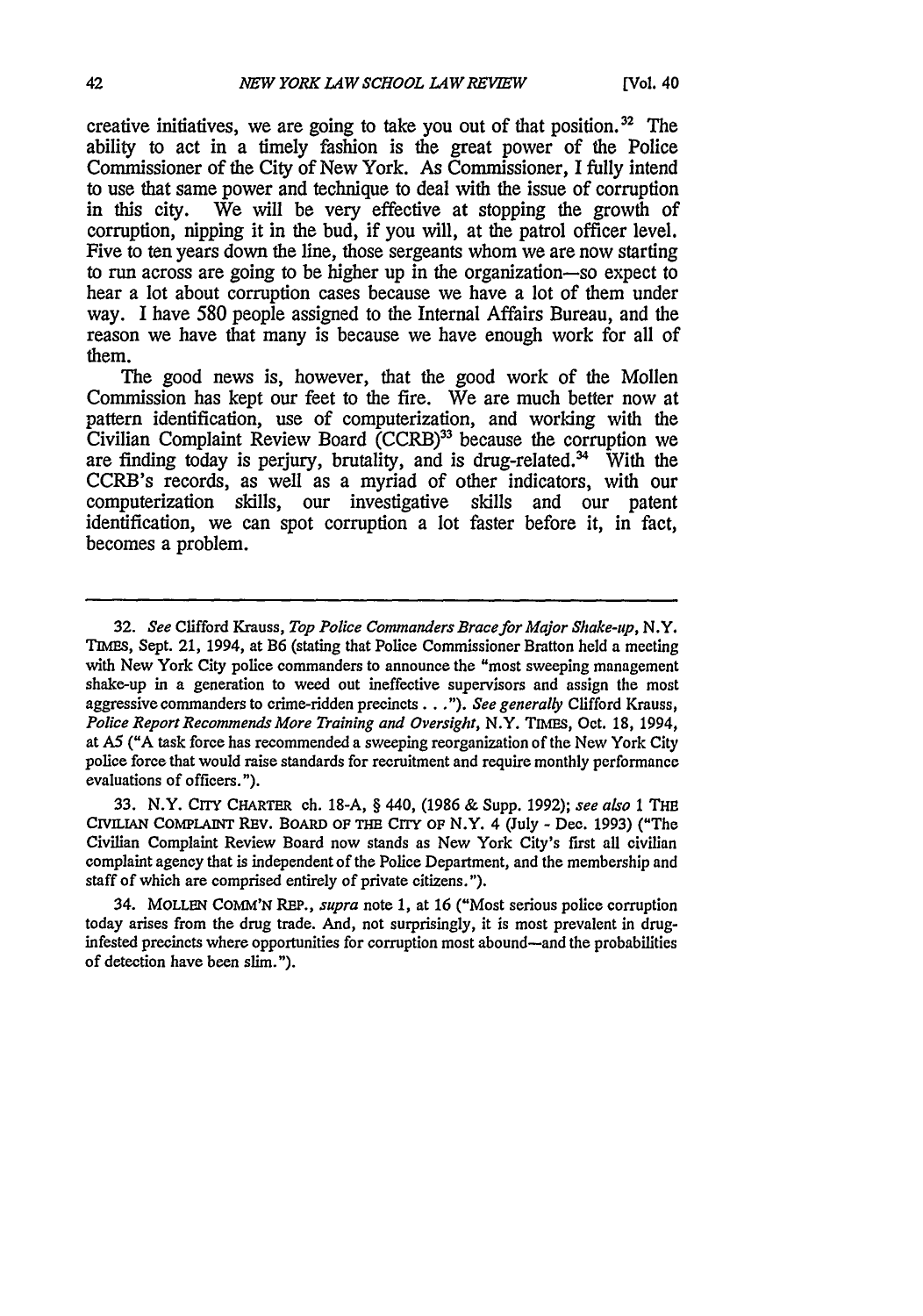#### VI. **CONCLUSION**

There is some risk with the decentralization and the inclusion of hundreds of more people into the process, but because this City is so complex, you cannot control it only at the top. You need inclusion all the way down to the precinct level. I think it has worked in crime control and I think it will work in the issue of dealing with the crime of corruption. That was a little peek, if you will, into the future. It will be outlined in more detail in the "integrity strategy" with which we will be coming out  $\frac{1}{500n}$ .  $\frac{35}{500n}$ 

I am optimistic about the debate going on right now regarding the Mollen Commission's report. There is a commission, and that is good news. There should be a commission. Ray Kelly<sup>36</sup> came to understand that. I think it's necessary. The Commission has already identified areas that we have not addressed. No matter how good we are, we do not catch it all. The fact of the matter is that the Commission is here to stay. The fact of the matter is that the Commission is here to stay. Whether it has subpoena powers, investigatory powers, etc., is almost off to the side. What is important is that there is a commission and it is independent. We will work closely with it, my successors and I. And I, for one, am optimistic that twenty years from now, we will not see a Mollen- or a Knapp-type of issue surfacing again.

I think that, whether it is due to the existing powers in municipal government, or the willingness to get into this game, something has changed dramatically over the last twenty years; and I happen to be quite optimistic about the future.

*<sup>35.</sup> See supra* note **7.**

**<sup>36.</sup>** Raymond W. Kelly was the New York City Police Commissioner from **1992** to 1994.